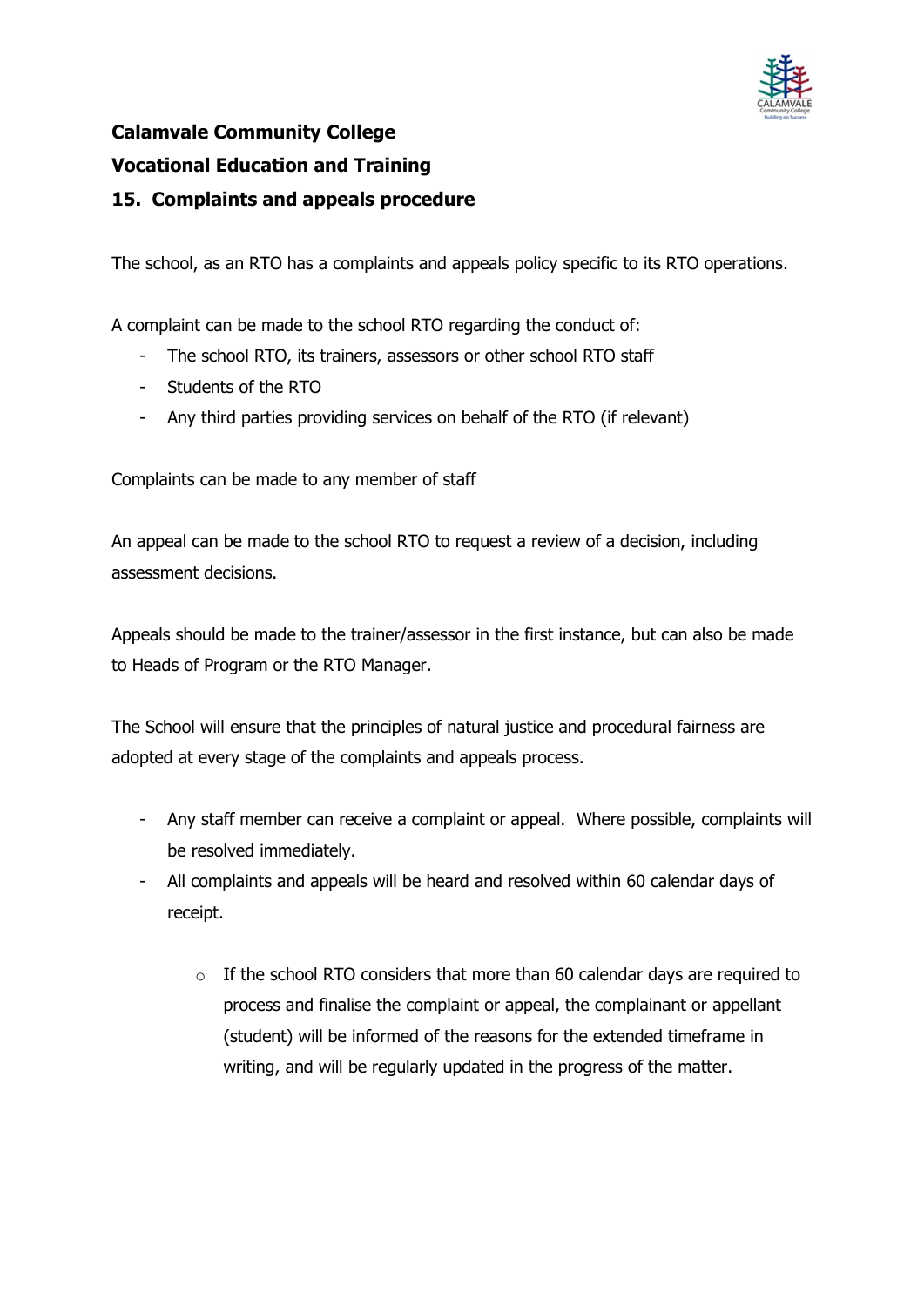

- The school RTO will maintain a secure Complaints and Appeals Register, documenting all complaints and appeals received, as well as actions taken and decisions made.
- The school RTO will undertake a continuous improvement process that includes reviewing both the details in the Complaints and Appeals Register, and the complaints and appeals policy and procedures, and will take corrective action to eliminate or mitigate the likelihood of the same problems occurring again.

#### Complaints Procedure

- 1. If a complaint relates to a report about harm or safety, refer to the school's appropriate Student Protection procedures.
- 2. Make a verbal complaint (tell a staff member what your complaint is about)
	- a. The complaint will be resolved by that staff member (or an appointed staff member) if possible. Details of the complaint/appeal (its cause, actions taken and the decision made) will be recorded in the Complaints and Appeals Register
	- b. If the complaint cannot be promptly and simply resolved, an alternative staff member will be advised to process the complaint (however a written record of the complaint will be required).
- 3. To put a complaint/appeal in writing, students may use the support of a third party. Students can either put the complaint/appeal in writing themselves using the Complaints and Appeals Form T:\Senior School\VET\VET Register of Documents\Complaints and Appeals\Complaints and Appeals Form.docx or students can ask a staff member to make a written record for them to sign. The written record must be signed and dated and witnessed.

If the complaint is not related to the RTO Manager, the written complaint will be given/sent to the RTO Manager.

If the complaint is related to the RTO Manager, the written complaint will be given/sent to the Principal (or a staff member nominated by the Principal).

Students will be provided with a prompt written acknowledgement to the complaint from either the RTO Manager, or Deputy Principal (as appropriate)

4. To resolve the complaint, the RTO Manager and Principal will: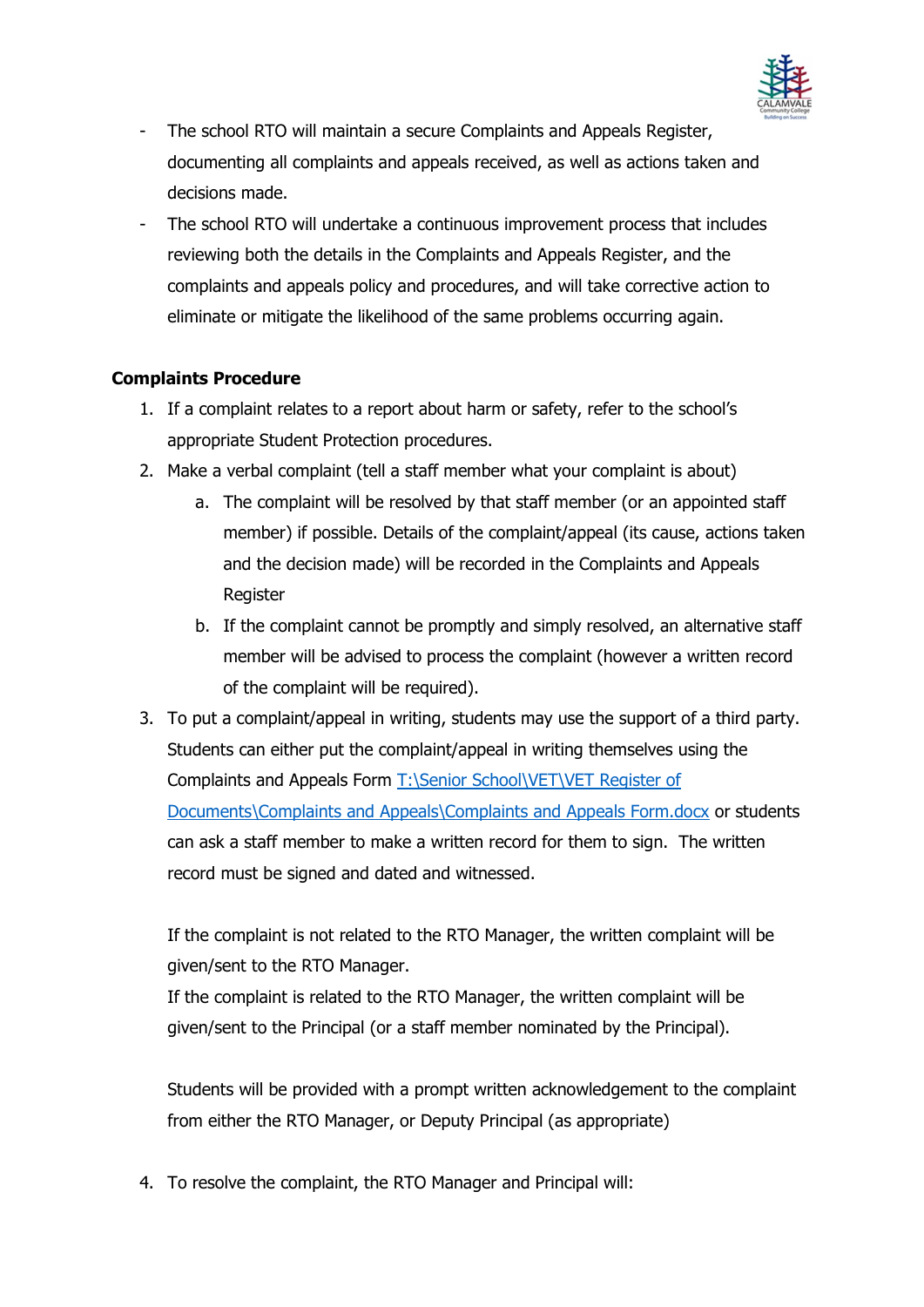

- a. discuss the issue/s with the staff member to whom the complaint was made give the student an opportunity to present their case (they may be accompanied by other people as support or as representation)
- b. give the relevant staff member, third party or student (as applicable) an opportunity to present their case. They also may be accompanied by other people as support or as representation.
- c. if necessary, convene an independent panel, the Complaints and Appeals Committee, to hear the complaint/appeal. The committee must not have had previous involvement with the complaint/appeal, and must include: a representative of the Principal one or more representative/s of the teaching staff an independent person.
- d. deal with the issue/s communicate the outcome/decision to all parties in writing within 60 days of receipt of the complaint/appeal document the complaint/appeal — including the cause, actions taken and decisions made in the appropriate secure Complaints and Appeals Register.
- 5. If the complaint is not finalised within 60 calendar days, students will be informed of the reasons in writing and will be regularly updated on the progress of the matter.
- 6. If the procedures fail to resolve the issue/s, students may have the outcome reviewed (on request) by an appropriate party independent of the RTO.
- 7. If the student is still not satisfied, the Principal will refer them to the QCAA website for further information about making complaints (https://www.qcaa.qld.edu.au/senior/vet/rto-registration-audits/appeals-complaintsenforcement).

# Appeals

In the case of a student wishing to appeal an assessment decision, the first step is to speak with the Trainer and Assessor. If the student is still not satisfied with the outcome they can submit an appeal.

The School RTO will follow the principles of natural justice and procedural fairness at every stage of the process (these are clearly explained in this fact sheet https://www.ombo.nsw.gov.au/\_\_data/assets/pdf\_file/0017/3707/FS\_PSA\_14\_Natural\_justic e\_Procedural\_fairness.pdf);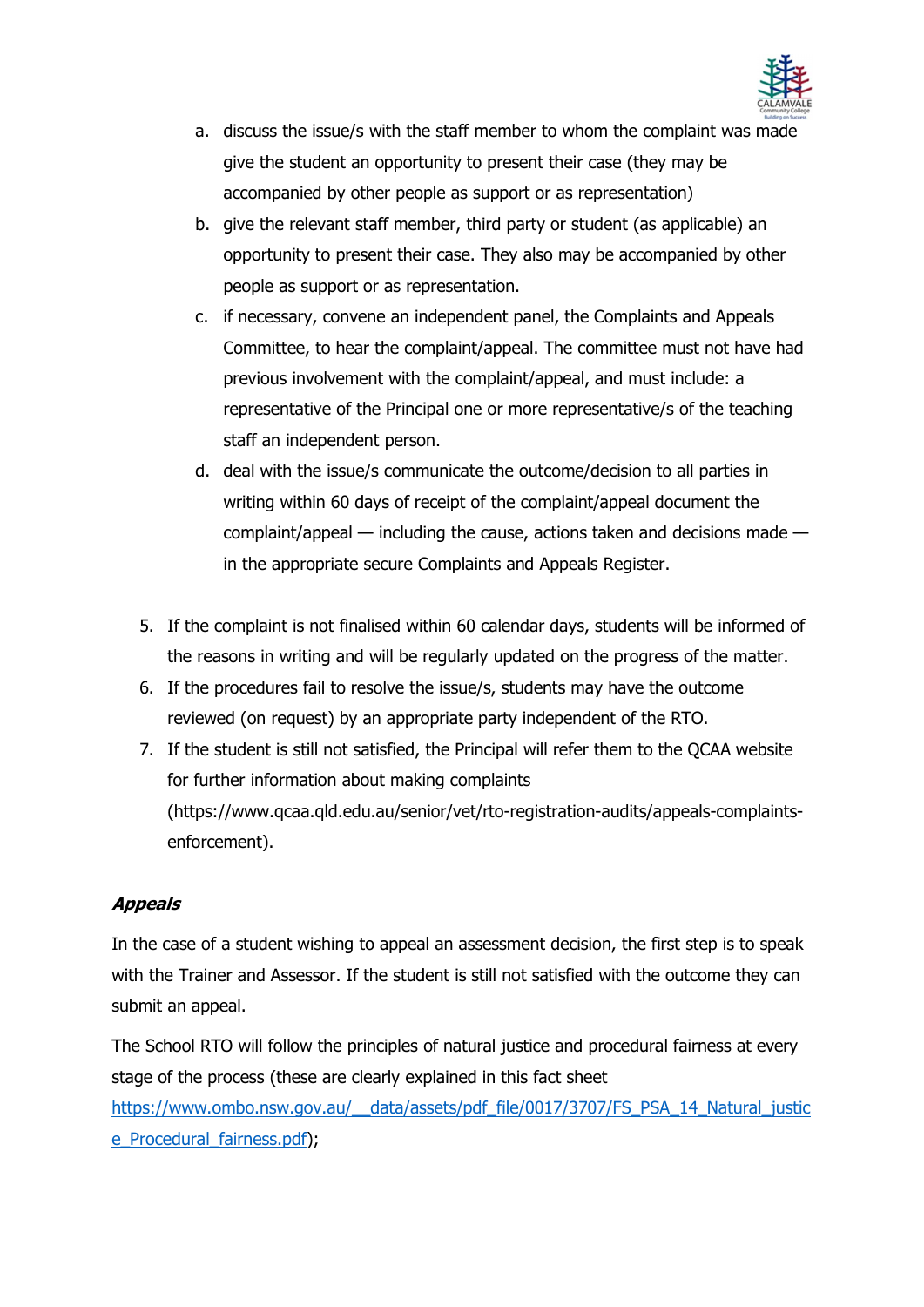

## Making a verbal appeal

- Speak to your Trainer and Assessor telling them which assessment decision you are appealing and why. Your Trainer and Assessor will document details of your verbal appeal on a Complaints and Appeals Form T:\Senior School\VET\VET Register of Documents\Complaints and Appeals\Complaints and Appeals Form.docx, which students will need to sign and date as acknowledgement of the appeal being made.
- Students will be verbally informed that a Head of Program or the RTO Manager will be assigned to dealing with the appeal and that they will be contacted directly by them.
- Details of the verbal appeal will be documented in the Complaints and Appeals Register.

## Making a written appeal

- 1. Students can make an appeal about an Assessment decision, in writing using the Complaints and Appeals Form T:\Senior School\VET\VET Register of Documents\Complaints and Appeals\Complaints and Appeals Form.docx or any other written form that includes information about the assessment decision being appealed and the reasons why. Students can receive support from a third party throughout the process Students can ask a staff member to make a written record for them to sign. The written record must be signed and dated and witnessed.
- 2. The written appeal will be provided to the RTO Manager
- 3. Students will be provided with a prompt written acknowledgement of the receipt of the appeal from either the RTO Manager, or Head of Program (as appropriate)
- 4. The RTO Manager, the Head of Program and the Trainer and Assessor will meet to discuss the appeal (and any other third parties that are relevant to the decision being made);
	- The Student shall be given an opportunity to present their case to the RTO Manager and Head of Program and may be accompanied by one other person as support or as representation;